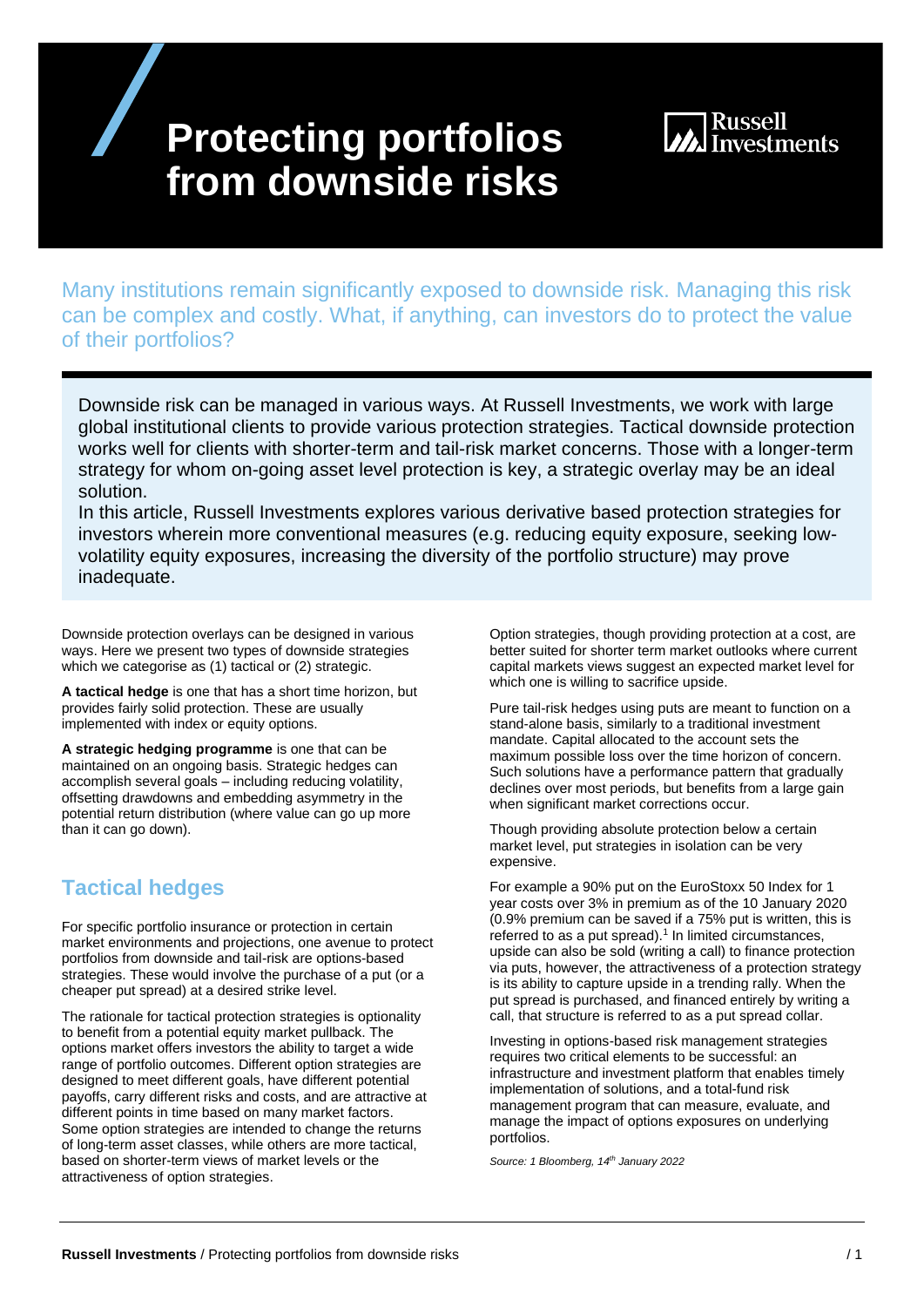An investor entering into any option needs to gain a clear understanding of the relevant strategies, and of the investment outcomes they are designed to achieve; the investor needs also to give due consideration to the option's current pricing and attractiveness, factors that can change significantly even over short time periods.

## **Strategic hedges**

As paying for pure tail-risk insurance with options can be prohibitively expensive on a recurring basis, an ongoing futures-based strategy can provide significant downside protection and provide a long-term equity risk management strategy. A futures based strategy allows plans to maintain higher exposures to equity markets, in a cost effective and more efficient manner than using option strategies. The strategy aims to eliminate extreme downside tail outcomes and deliver a balance between upside capture and downside protection and provides an improvement in wealth compounding by reducing the impact of negative market returns; a feature in which during times of reduced equity exposure, maintain the alpha of active management while avoiding negative returns by reducing or eliminating market beta.

A dynamic strategy provides a soft asset floor level which is effective under most circumstances - certain dramatic market declines may result in asset value falling below the intended protection floor, but accepting this residual tailrisk dramatically reduces the cost of protection.

This type of mandate is structured as complementary protection of an underlying portfolio holding. In this instance, performance of the sum of the underlying holding and the

protective overlay is the appropriate focus. Such protection allows for the creation of a holistic protection with set floors and more precise drawdown limitations or target volatility levels.

The ongoing overlay provides flexibility and adjusts equity exposure, potentially intra-day, taking into account the above factors. The flexibility provided by the futures based solution allows for more protection when there is additional downside concern, or more upside participation when forecasts are positive.

### **Summary**

In the present rocky market environment, many investors find themselves significantly exposed to extreme market falls. Others are looking to enhance traditional static allocation with more dynamic behaviour so as to protect previous gains. Russell Investments has been managing a number of downside protection strategies for large institutional investors globally for several years.

Where investors in practice struggle to manage their strategic asset allocation effectively in order to meet the demand of their liabilities, dynamic asset floor protections strategies provide a risk-controlled framework for achieving this. As such, this is an important ingredient of institutional balance sheet management for the 21<sup>st</sup> Century. In our current climate of heightened risk and low returns, investors should seek overlay professionals who have the experience and capabilities necessary to manage this critical aspect of portfolio risk.